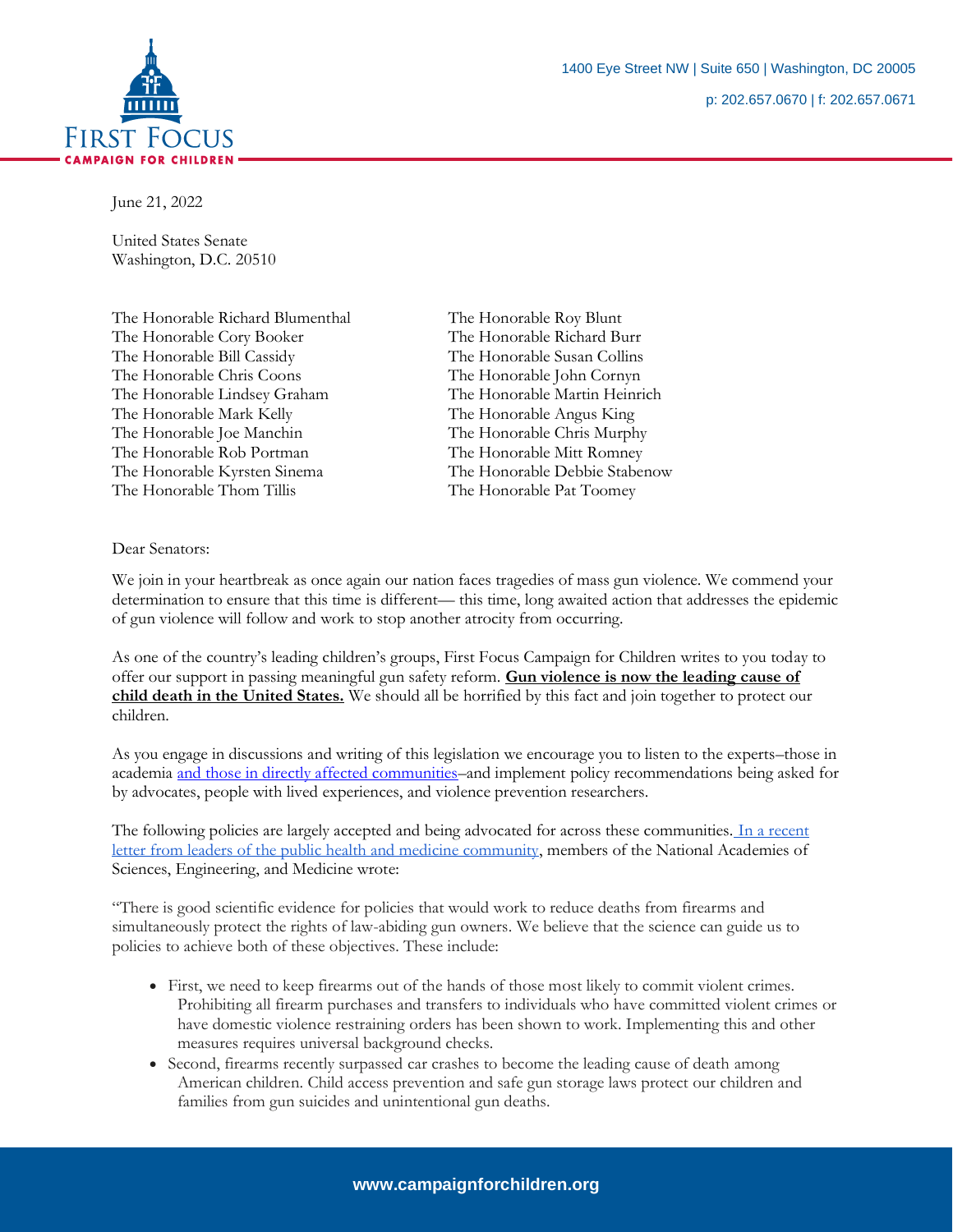- Third, all states have driver licensing and training requirements for obvious safety reasons. Firearm licensing and training requirements are similarly needed, especially for people obtaining guns for the first time, and have been shown to reduce gun homicide, suicide, and mass shootings.
- Finally, the deadliest mass shootings are fueled by the use of firearms with large-capacity magazines. Evidence supports taking action on large-capacity magazines as a way to significantly lower deaths in mass shootings."

**As child advocates, in addition to uplifting policy, we have a responsibility to encourage the inclusion of children as an impacted community in determining policy, raise awareness of the importance in examining secondary messaging and stigmatization that can occur through legislation, and bring to your attention potential harms that could occur to children if a whole-child perspective is not taken in negotiating the provisions of this legislation.**

## **Listen to children, survivors, and impacted individuals**

The kids must be heard. Children and youth are speaking up with incredible strength to ensure that this unnecessary violence comes to a stop. We must honor this courage and determination and lean in to what they are saying. Far too often, adults fail to listen to young people. It is their lives, their experience, their best interests, and their safety that must be heard, addressed, and turned into purposeful policy.

*"Because I don't want it to happen again." - Miah Cerrillo, Ulvade, Texas*

*"I am unbelievably angry, but I'm not going to turn my anger into hate. I'm going to channel that anger, and I'm going to create some real change." - Jazmin Cazares, Ulvalde, Texas*

*"Love is a combination of care, commitment, knowledge, responsibility, respect, and trust. Many of our politicians approach stages with only one of those ingredients. We are demanding that politicians love and that requires all six of those ingredients." - RuQuan Brown*

## **Avoid stigmatizing youth and mental health**

Legislation not only changes policy, but also sends a message about our values as a nation. The question of *who* or *what* we are naming as the threat to children's safety is extremely important. Children are not the threat. Individuals with mental health diagnoses are not the threat.

It is a culture that provides easy unchecked access to guns, including weapons of war, without regard for the impact on children's lives that is the leading issue. We must name the true threat and make children's best interests the strong foundation that guides all policy decisions.

We whole-heartedly support increased resources and focus on youth mental health in federal policy, but we want to be clear that these efforts will not prevent mass shootings. They are necessary for countless other reasons, but mental health investments cannot be used in place of meaningful action on guns.

## **Take a whole-child approach to stop further harm**

We share the urgency to enact change. Gun safety reform is long overdue and we must deliver a policy package that addresses this issue immediately. In doing so, however, we urge you to maintain your commitment to children. The core motivation of this package is to protect our children, and we urge you to carry that focus as provisions of the package are determined and written. Efforts to protect children from gun violence cannot be the reason for increased harm in other aspects of their lives.

"School hardening", police presence in schools (SROs), and increased surveillance leads to a criminalized environment that has significant consequences for students, particularly Black and brown students and students with disabilities. [Research shows](https://www.politico.com/story/2018/03/01/school-shootings-security-guns-431424) that these practices are ineffective at preventing shootings. Furthermore, [students are more likely to be targeted for punitive discipline,](https://www.aclu-wa.org/story/school-resource-officers-when-cure-worse-disease) and even arrested over minor